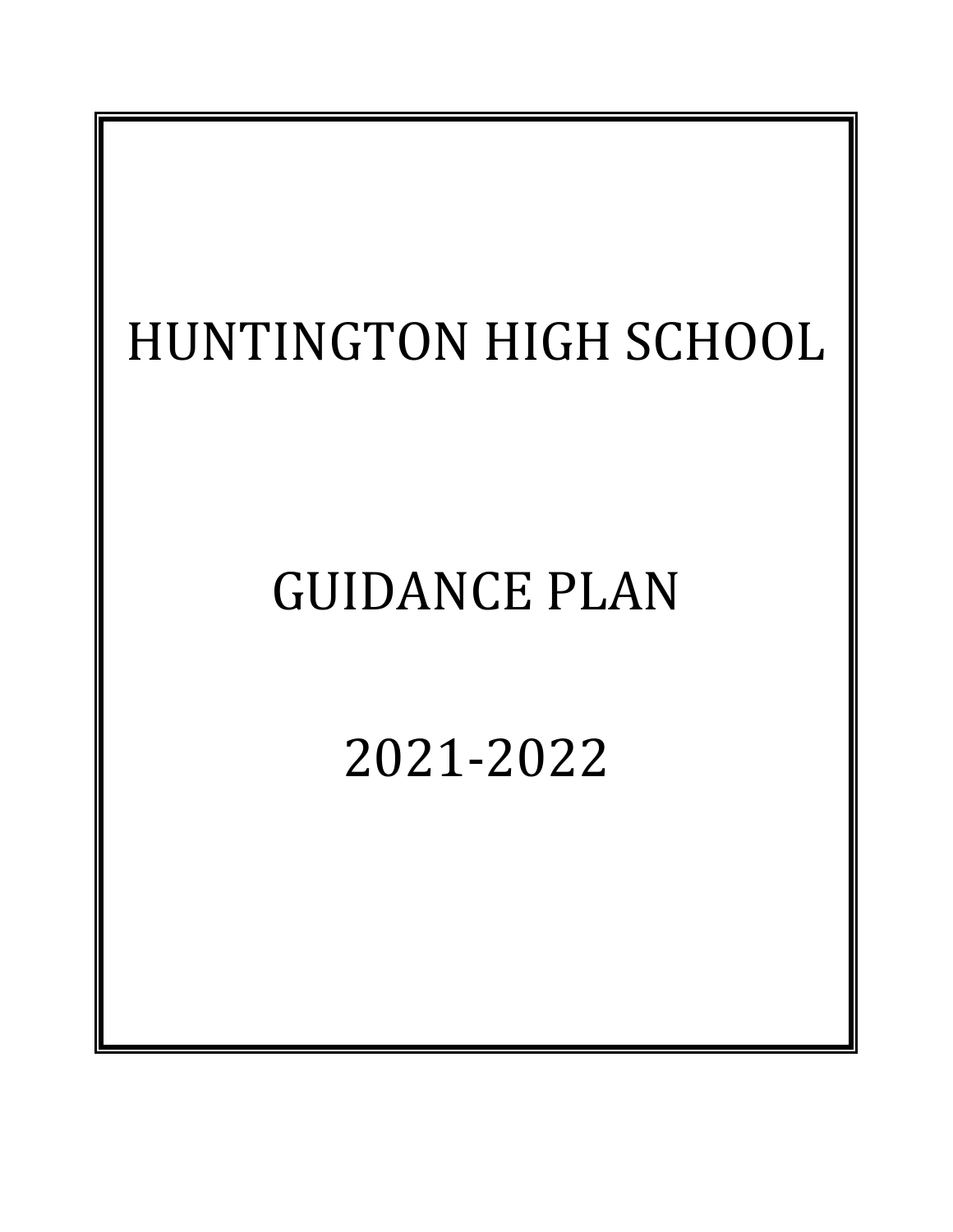|                                                                                                          | Page<br>3 |
|----------------------------------------------------------------------------------------------------------|-----------|
|                                                                                                          | 4         |
| -Commissioner's Regulations 100.2<br>-Learning Standards for Career Development and Occupational Studies | $5 - 7$   |
|                                                                                                          | 8         |
|                                                                                                          | 8         |
|                                                                                                          | 8         |
|                                                                                                          | $9 - 20$  |

# Table of Contents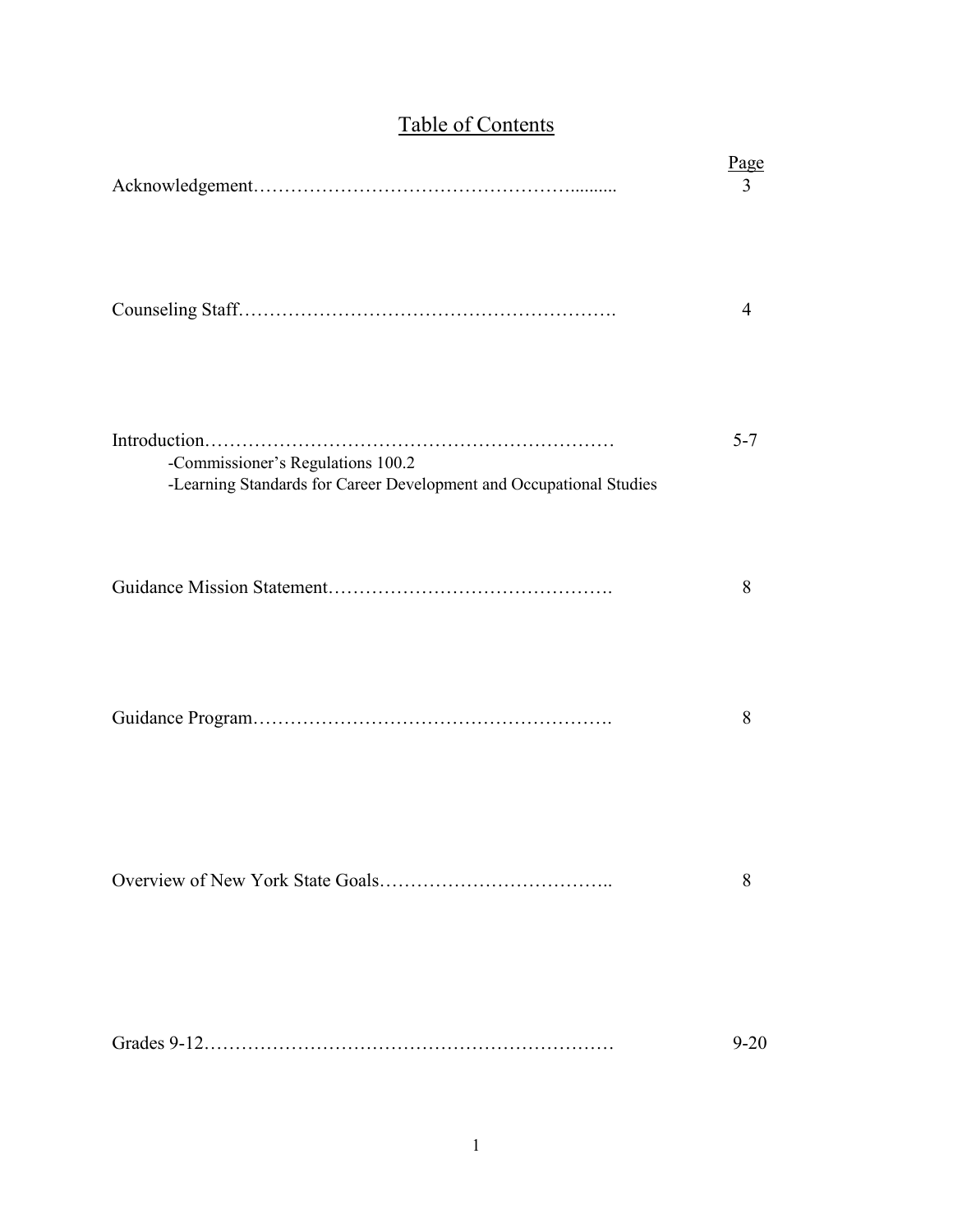# Acknowledgement

I would like to give special thanks to the American School Counselors Association (ASCA) and the New York State School Counselors Association (NYSSCA) for the guidance, collaboration, and essential guidelines that were provided. I would also like to thank the Huntington guidance team and building administrators for their input and support.

> Jeannette Alomia Director of Guidance and Testing, K-12

Member Organizations Suffolk Directors of Guidance (SDOG) Western Suffolk Counselors Association (WSCA) American School Counselors Association (ASCA) New York State School Counselors Association (NYSSCA) New York State Association for College Admissions Counselors (NYSACAC) North Shore Consortium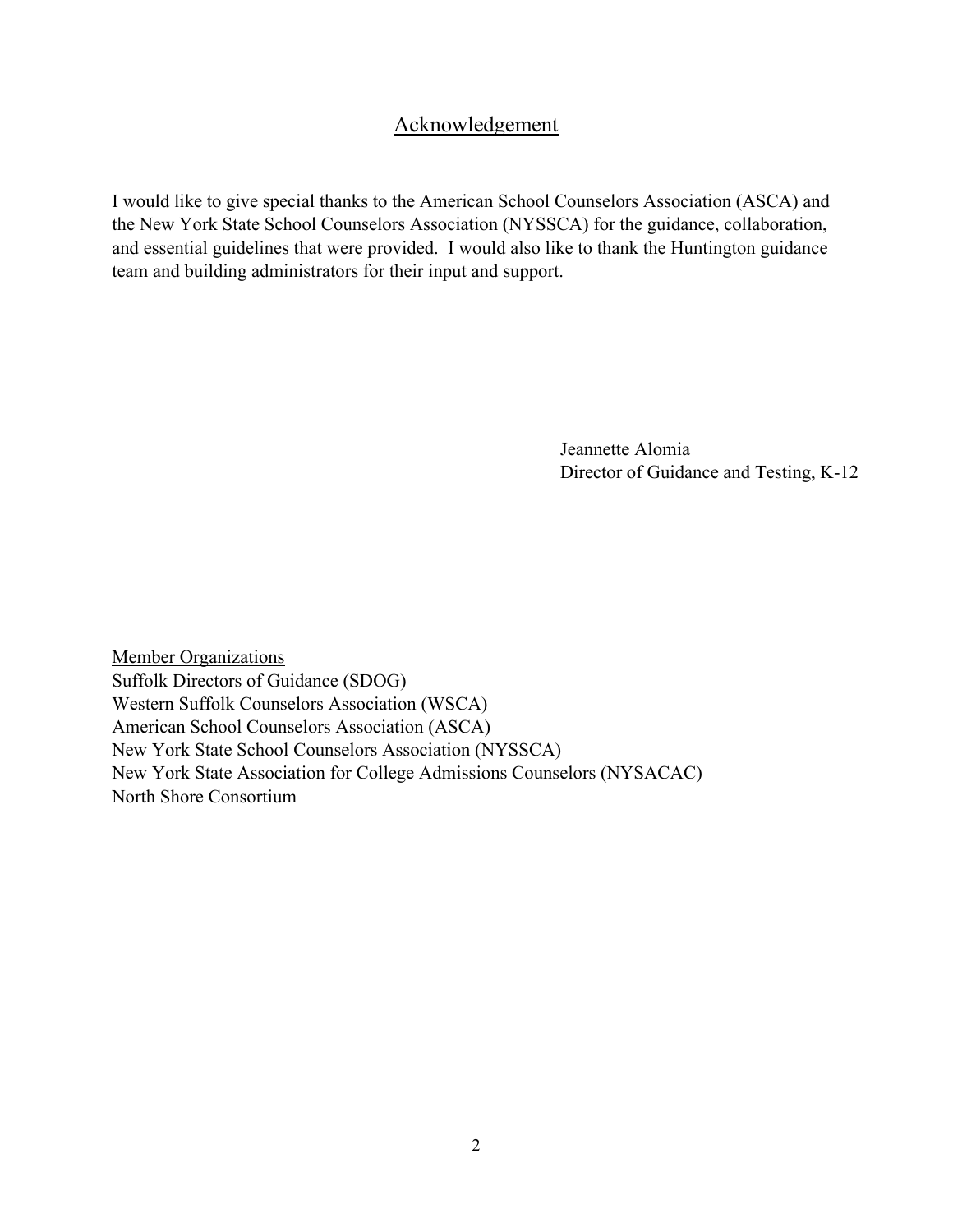# **High School Counseling Staff**

*Diana Bonilla, Bilingual School Counselor* 673-2008

*Lauren Brunoni, School Counselor* 673-2016

*TBD, School Counselor* 673-2014

*Evelyn Hernandez, Bilingual School Counselor 673-4021*

*Steve Lashin, School Counselor* 673-2161

*Josephine Saladin, Bilingual School Counselor* 673-2162

*Bernadette Walsh, College Advisor* 673-2131

*Kathryn Costa, Social Worker* 812-4021

*Maria Canonica, Bilingual Social Worker* 812-4021

*Giovanni Mendez, Psychologist* 673-2164

*Nancy DeVito, Psychologist* 673-2163

*Melody Renick, Psychologist* 673-2019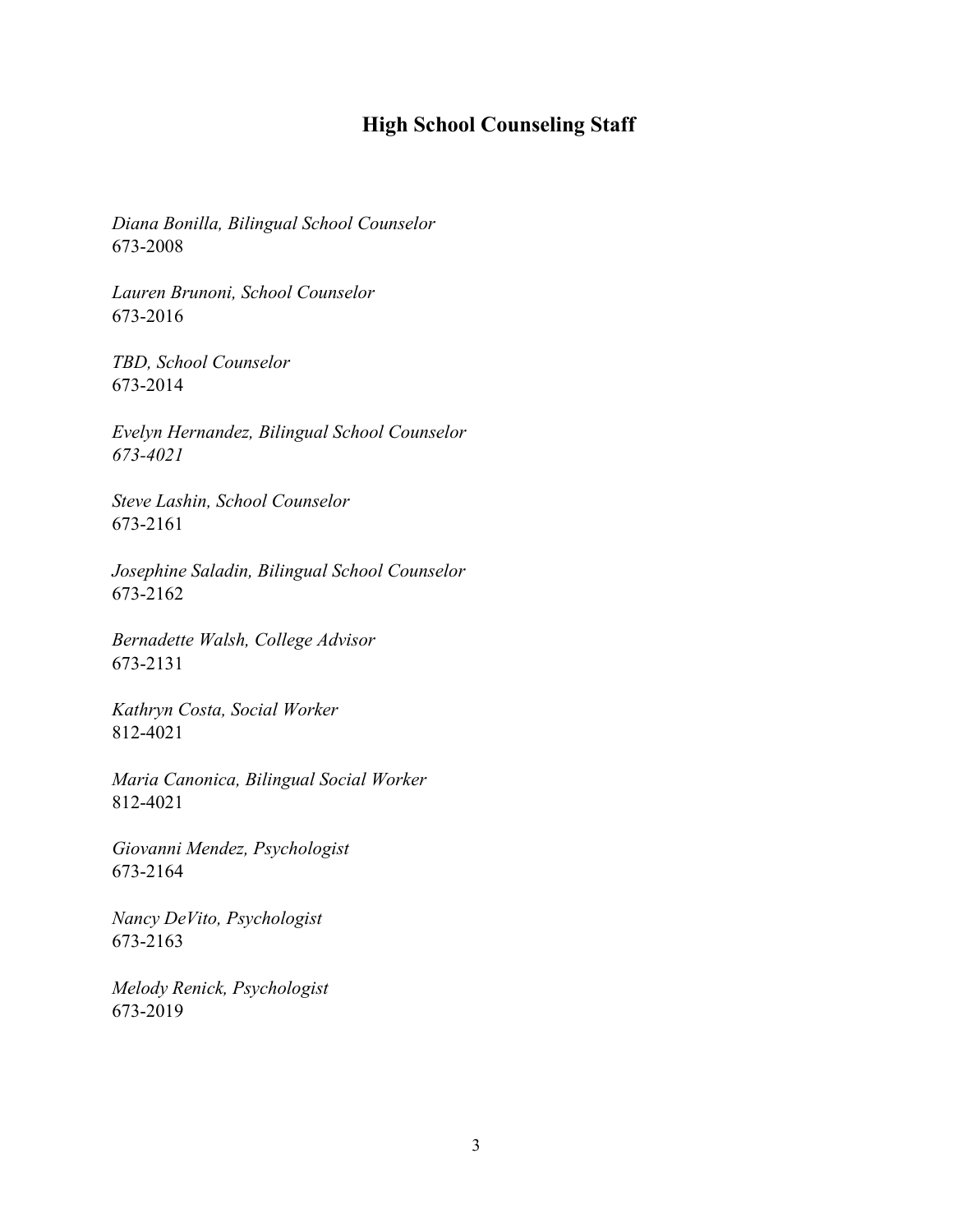## Introduction

As we continue through the twenty-first century, it is increasingly evident that students require a wider range of counseling services as they face greater societal pressures. Hence, the Guidance Plan was devised for two reasons. The first, to ensure that each student is exposed to age-appropriate activities that surround and support the personal, educational, and career goals for future success; and the second, to assure the educational stakeholders and community residents that academic success is considered for all pupils in the Huntington School District.

The purpose of the school counseling program in a school setting is to promote and enhance the learning process. Our school district families depend on school counselors to serve as valuable human resources, and the Huntington counseling team is committed to helping students achieve their full potential; while helping them to become responsible and independent members of the school and community.

The role of the school counselor has changed drastically over the past thirty years; the responsibilities and tasks assigned have expanded exponentially to meet the needs of our diverse student population. School counselors are not only expected to assist students with scheduling and post-secondary planning (including college advising), but also to facilitate personal/social emotional growth, develop healthy self-concepts, maximize academic potential, engage in career exploration and development, partake in various meetings (team, CSE, and leadership), keep current with educational practices and changes, collaborate with staff and faculty, and network with constituents in the counseling field.

#### **According to Commissioner's Regulations 100.2**

- j. Guidance programs
	- 1. Public Schools. Each school district should have a comprehensive developmental school counseling/guidance program, and ensure that all students in K-12 have access to a certified counselor.
		- i. For all grades kindergarten through twelve, district and building level comprehensive developmental school counseling/guidance programs shall prepare students to participate effectively in their current and future educational programs as age appropriate, and be designed to address multiple student competencies including career/college readiness standards, and academic and social/emotional development standards. The comprehensive developmental school counseling/guidance program ("program") shall include the following activities or services:
		- a. In grades kindergarten through five, the program shall be designed by a certified school counselor in coordination with the teaching staff, and any appropriate pupil personnel service providers, for the purpose of preparing students to participate effectively in their current and future educational programs, to provide information related to college and careers, and to assist students who may exhibit challenges to academic success, including but not limited to attendance or behavioral concerns, and where appropriate make a referral to a properly licensed professional and/or certified pupil personnel service provider, as appropriate, for more targeted supports.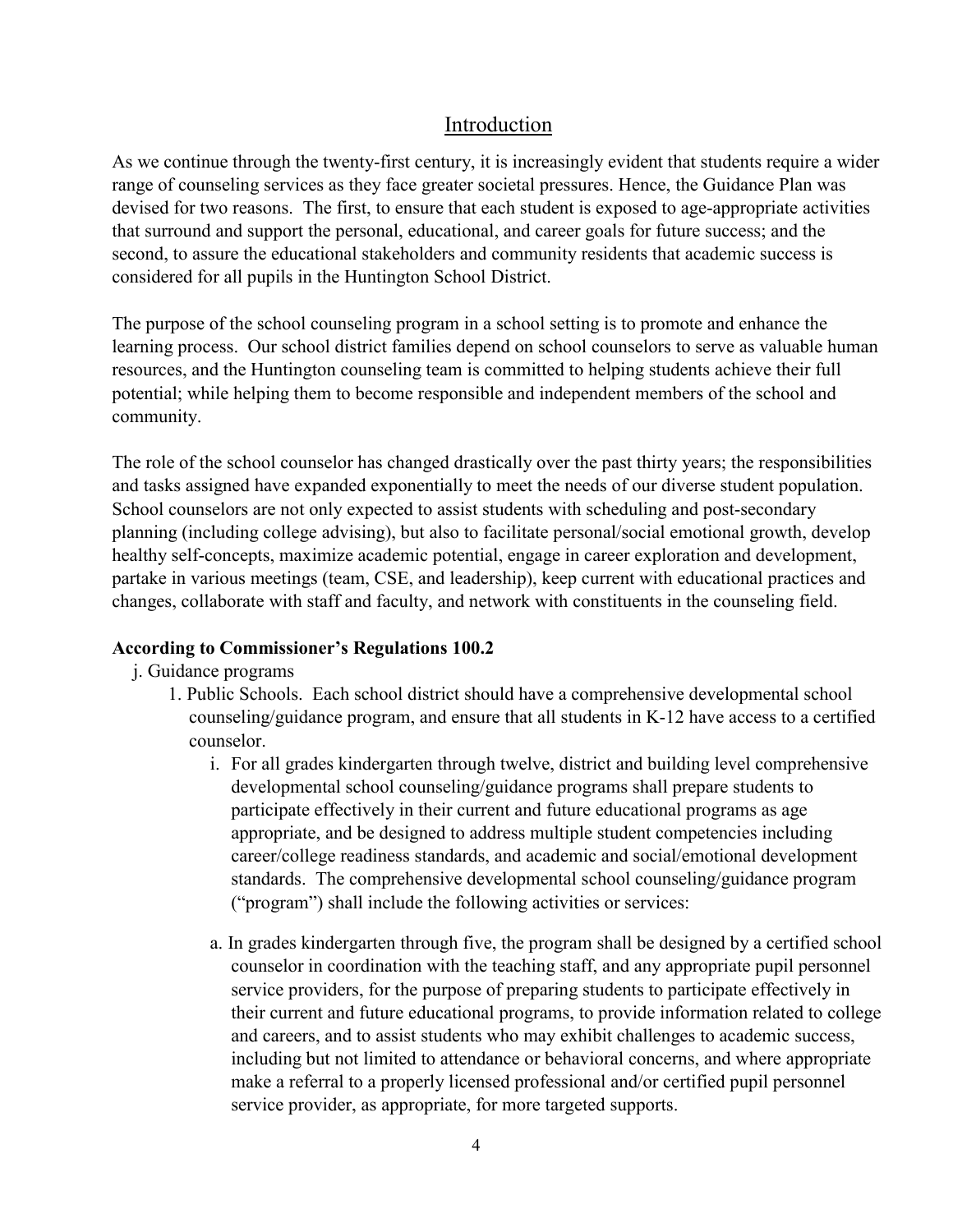- b. For students in grades six through twelve, certified school counselors shall provide an annual individual progress review plan, which shall reflect each student's educational progress and career plans. For a student with disability, the plan shall be consistent with the student's individualized education program:
- c. School counseling/guidance core curriculum instruction for the purpose of addressing student competencies related to career/college readiness, academic skills and social/emotional development by a certified school counselor(s);
- d. Other direct student services which may include, but need not be limited to, responsive services, crisis response, group counseling, individual counseling, appraisal, assessment and advisement, for the purpose of enabling students to benefit from the curriculum, assisting students to develop and implement postsecondary education and career plans, assisting students who exhibit attendance, academic, behavioral or adjustment concerns and encouraging parental involvement. Provided that nothing herein shall prohibit certified or licensed school psychologists or certified or licensed school social workers pursuant to Part 80 of the Commissioner's regulations from providing other direct student services within their applicable scope of practice;
	- e. Student services which may include but need not be limited to, referrals to appropriately licensed or certified individuals, consultation, collaboration, leadership, advocacy, and teaming.

(ii) Each school district shall develop district-wide and building-level comprehensive developmental school counseling/guidance plans which set forth the manner in which the district shall comply with the requirements of this subdivision. In the case of the City School District of the City of New York, the Department of Education shall submit separate plans for each community school district, for the High School Division and for the Special Education Division. Such district and building level plans shall be developed by or under the direction of certified school counselor(s) and be updated annually, available for review at the district offices and each school building, and made available on the district's website.

(a) Each plan shall be developed annually and shall include program objectives, activities, program development and maintenance planning, school counseling curriculum, professional development planning, evaluation methods based on data analysis of program results and closing the gap analysis reports to inform program improvement, and assessment of the resources necessary to support positive student outcomes.

(b) Each plan shall also include the preparation of a program outcomes report that includes an analysis of all systematic components of a comprehensive developmental school counseling/guidance program as defined by this subdivision. Such report shall be annually presented to the board of education, or in the case of the City School District of the City of New York, the Chancellor of the City School District of the City of New York, or to the extent provided by law, the board of education of the City School District of the City of New York.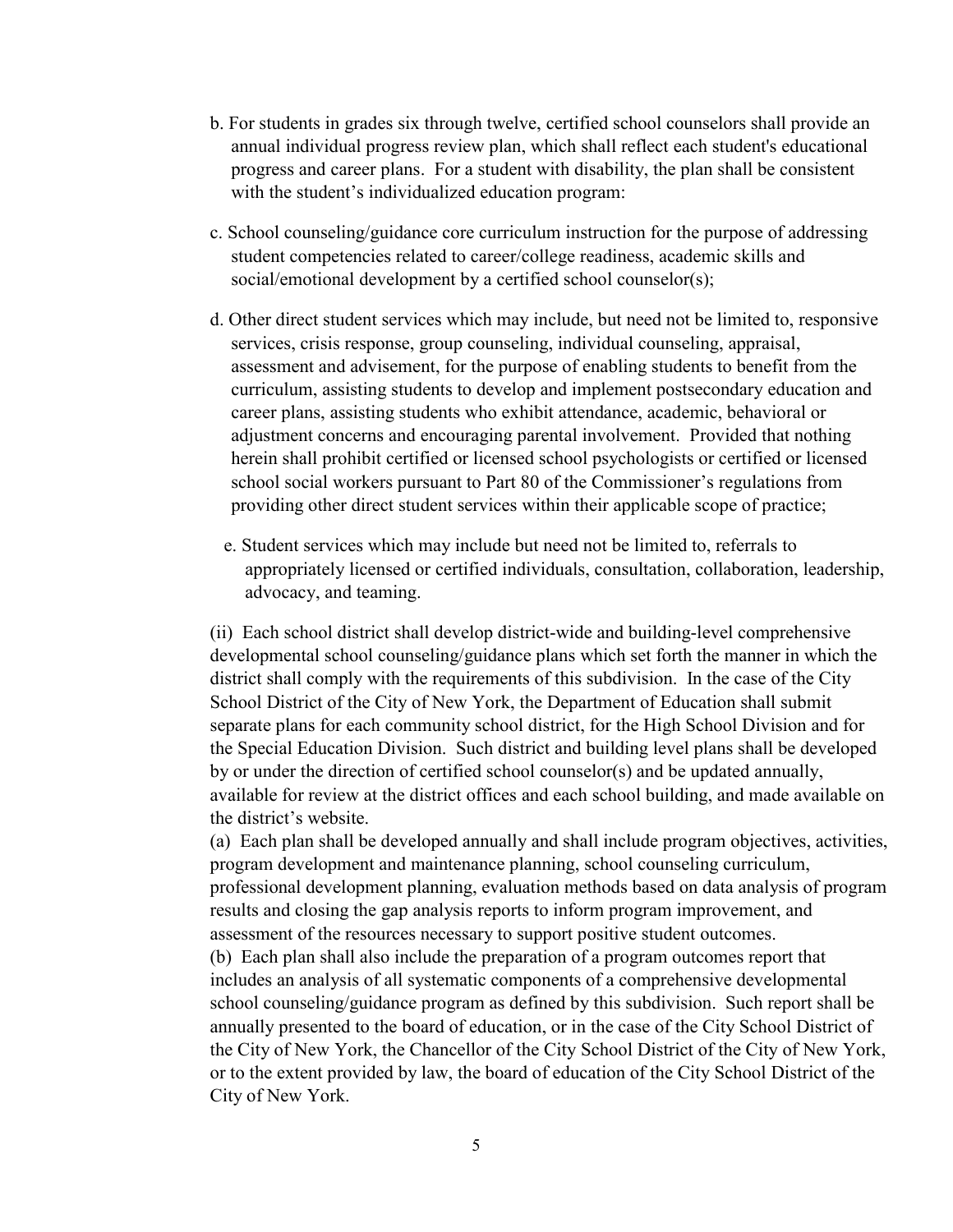(iii) Each school district shall establish a comprehensive developmental school counseling/guidance program advisory council to be comprised of representative stakeholders (such as parents, members of the board of education, school building and/or district leaders, community-based service providers, teachers, certified school counselors and other pupil personnel service providers in the district including school social workers and/or school psychologists). In the case of the City School District of the City of New York, the Department of Education shall establish a comprehensive developmental school counseling/guidance program advisory council for each community school district. The advisory council shall meet no less than twice a year for the purpose of reviewing the comprehensive developmental school counseling/guidance program plan and advising on the implementation of the school counseling/guidance program. The advisory council shall create and submit an annual report to the board of education, or in the case of the City School District of the City of New York, the Chancellor of the City School District of the City of New York, or to the extent provided by law, the board of education of the City School District of the City of New York.

(3) Nothing in this section shall be construed to authorize any individual to provide professional services where certification is required under Part 80 of the Commissioner's regulations or where licensure is required under Title VIII of the Education Law.

 2. Nonpublic schools. Each nonpublic secondary school shall provide a guidance and counseling program for students in grades 7-12.

#### **Learning Standards for Career Development and Occupational Studies**

#### *Standard 1: Career Development*

Students will be knowledgeable about the world of work, explore career options, and relate personal skills, aptitudes, and abilities to future career decisions.

#### *Standard 2: Integrated Learning*

 Students will demonstrate how academic knowledge and skills are applied in the workplace and other settings.

#### *Standard 3a: Universal Foundation Skills*

 Students will demonstrate mastery of the foundation skills and competencies essential for success in the workplace.

#### *Standard 3b: Career Majors*

Students who choose a career major will acquire the career-specific technical knowledge/skills necessary to progress toward gainful employment, career advancement, and success in post-secondary programs.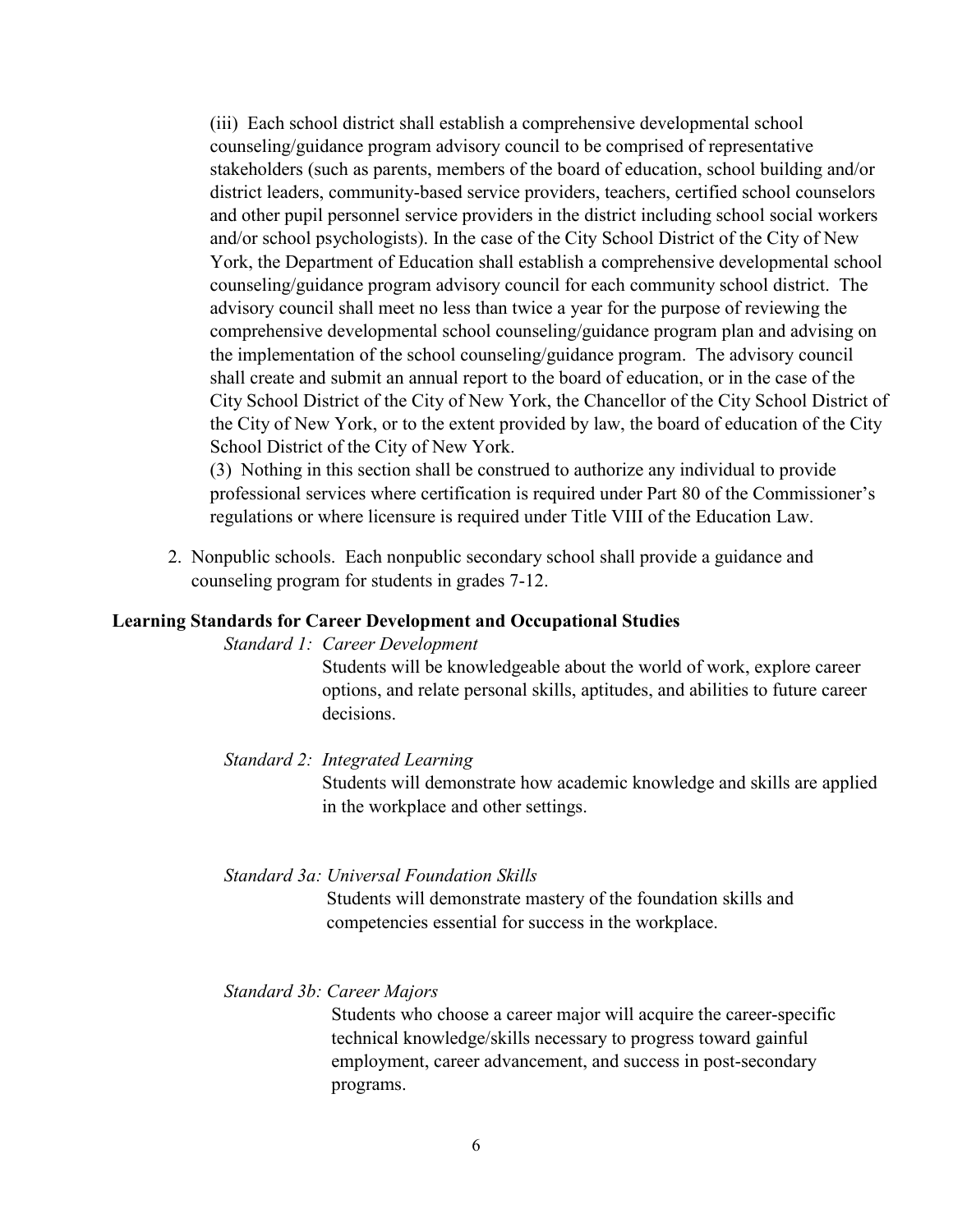# Guidance Department Mission Statement

The mission of the guidance department is to provide all students with a comprehensive, grade level curriculum to develop academic skills, social/emotional well-being, and college/career readiness. The Guidance Department curriculum incorporates an annual individual progress review (IPR) to document student academic growth, goal setting, college and career readiness, and social/emotional development.

# Guidance Programs

The Huntington Board of Education recognizes that guidance programs are an integral part of the total instructional program for all students in all grade levels. Thus, a guidance program is incorporated into the curriculum (for grades K-5) through classroom teachers, social workers, and psychologists to aid students in making informed and responsible decisions in various aspects of their lives. In grades six through twelve, students are provided with direct guidance services and programs through certified New York State school counselors.

The objectives of the guidance department are to assist students to develop into mature self-reflective and understanding individuals who can make sound-decisions; while possessing the necessary core values for productive citizenship. School counseling programs are developed by focusing on the needs and issues related to various stages of student development. The ultimate goal of the school counseling program is to prepare students to meet the demands of college, career, and civic readiness; thereby maximizing post-secondary success in various venues (college, workforce, military, etc.).

The following format follows the suggested outline for implementing the Commissioner's Regulation (CR 100.2), as communicated by the New York State Education Department, Division of Student Development and Family Support Services. The National Standards for School Counseling programs are also referenced throughout this plan.

# New York State Guidance Goals for Grades 9-12

Goal 1: Review each child's educational progress and career plans annually.

Goal 2: Teach students about various careers and help them to develop career planning skills.

Goal 3: Provide assistance to enable students to benefit from the curriculum, as well as the following:

- a. Develop and implement post-secondary education and career plans
- b. Help students who exhibit attendance, academic, behavioral and/or adjustment problems

Goal 4: Encourage parental involvement in the educational process.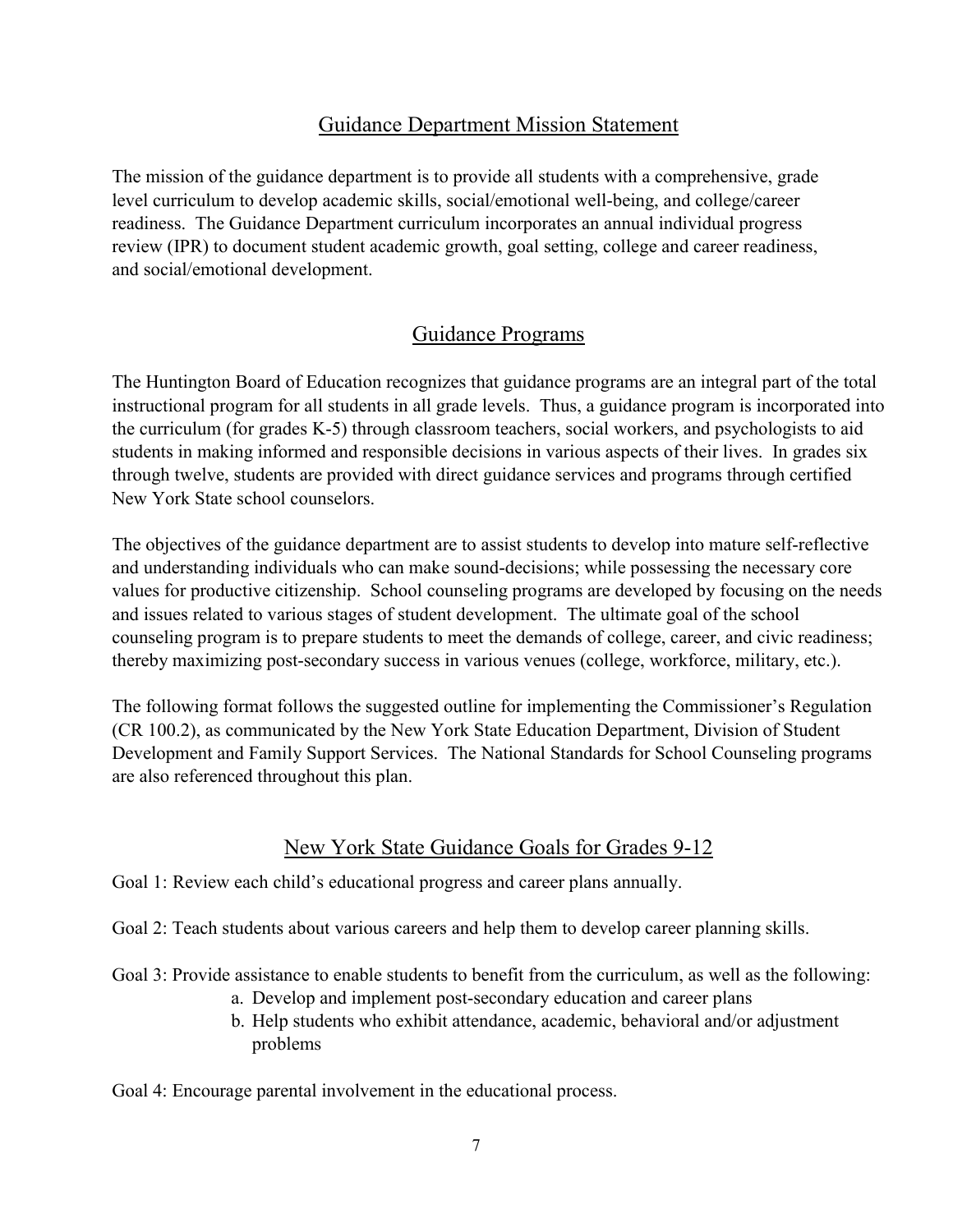# **Huntington High School Guidance Plan**

Huntington High School counselors play a pivotal role in the development of adolescent-aged children. One of the main goals is to assist students in adjusting into their new environment, while ensuring that they are appropriately placed in courses that best prepare them for their future. This process includes informing students and parents of the graduation and diploma requirements, as well as the academic programs that provide opportunities for students to be placed in rigorous academic programs. Hence, the High School Guidance Plan is intended to meet the New York State regulations by focusing on the educational goals and career exploration opportunities; as well as encourage parental involvement.

- **A. Program Objective:** To review each child's educational progress and career plans annually.
- **B. Target Population:** Grades 9-12

#### **C. Expected/Measurable Outcome(s):**

- 1. Students will be able to identify their academic abilities and achievement levels.
- 2. Students will understand the relationship of academics to the world of work in relation to life at home and in the community.
- 3. Students will complete school with the academic preparation essential to choose from a wide range of post-secondary options, including college.

#### **D. Annual Assessment:**

- 1. Review student report cards, progress reports, state assessments, and standardized testing.
- 2. Monitor and review career assessments performed and logged through individual student portfolios.
- 3. Feedback received from counselors, parents and teachers.

| <b>Activity</b>                                              | <b>Target Group</b>     | <b>Staff Assigned</b>      | Other                                   | Date(s) of      |
|--------------------------------------------------------------|-------------------------|----------------------------|-----------------------------------------|-----------------|
|                                                              |                         |                            | <b>Resources</b>                        | <b>Activity</b> |
| Academic Reviews-                                            | Students in grades 9-12 | School Counselors          | <b>Instructional Support Team</b>       | Quarterly       |
| approximately every five weeks<br>counselors monitor student | who are at-risk         | Department Chairs          | Principal<br><b>Assistant Principal</b> |                 |
| performance and review                                       |                         |                            | <b>Classroom Teachers</b>               |                 |
| individual progress reports                                  |                         |                            |                                         |                 |
| Individual student, parent,                                  | Students in grades 9-12 | School Counselors          | Director of Guidance                    | Fall/Winter     |
| counselor conferences/scheduling                             |                         |                            |                                         |                 |
| (pre-registration meetings)                                  |                         |                            |                                         |                 |
| Naviance (Resume-Builder,                                    | Students in grades 9-12 | School Counselors          | Director of Guidance                    | Fall/Spring     |
| Interest Profiler, Career Clusters,                          |                         |                            |                                         |                 |
| RoadTrip Nation, 'Do What You                                |                         |                            |                                         |                 |
| Are', etc.)                                                  |                         |                            |                                         |                 |
| Student Review Team (SRT)                                    | Identified students in  | Principal                  | Nurse                                   | Ongoing         |
| Meetings, and Response to                                    | grades 9-12             | <b>Assistant Principal</b> |                                         |                 |
| Intervention (RTI)                                           |                         | Psychologists              |                                         |                 |
|                                                              |                         | Social Worker              |                                         |                 |
|                                                              |                         | School Counselors          |                                         |                 |
|                                                              |                         | Deans                      |                                         |                 |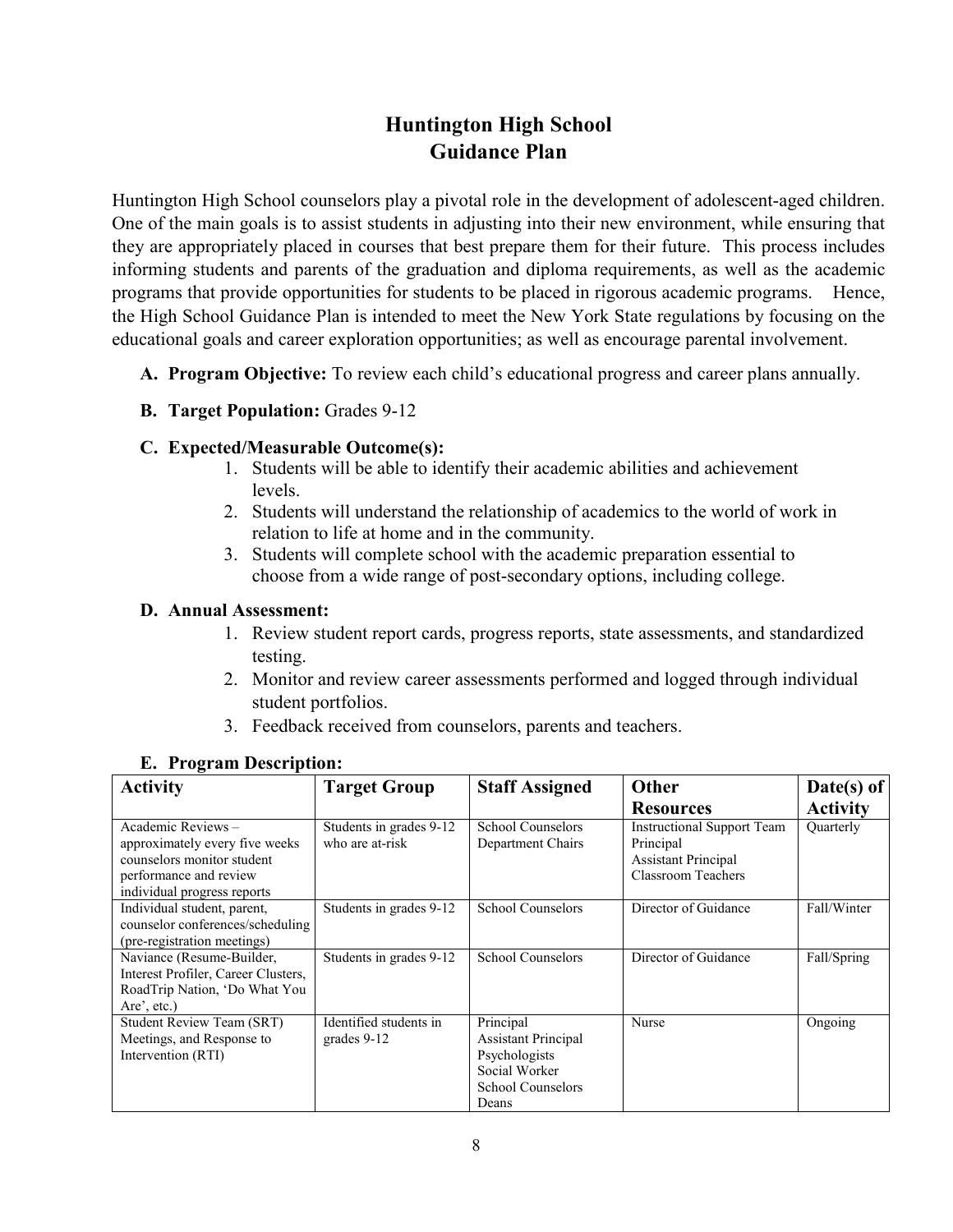| <b>Activity</b>                                                                                                                                                                                                                                                                               | <b>Target Group</b>                 | <b>Staff Assigned</b>                                                                                                                                   | Other                                                                                            | Date(s) of        |
|-----------------------------------------------------------------------------------------------------------------------------------------------------------------------------------------------------------------------------------------------------------------------------------------------|-------------------------------------|---------------------------------------------------------------------------------------------------------------------------------------------------------|--------------------------------------------------------------------------------------------------|-------------------|
|                                                                                                                                                                                                                                                                                               |                                     |                                                                                                                                                         | <b>Resources</b>                                                                                 | <b>Activity</b>   |
| Individual Progress Review (IPR)<br>Goal Setting<br>Student/Portal Access<br>College Board Accounts                                                                                                                                                                                           | Students in grades 9-12             | School Counselors                                                                                                                                       | Director of Guidance                                                                             | Ongoing           |
| Committee on Special Education<br>(CSE)/504 Annual Review<br>Meetings - counselors participate<br>in these meetings to provide<br>feedback to assist in<br>recommending course placements<br>programs for the following year.                                                                 | Students in grades 9-12             | Psychologists<br>School Counselors<br>Deans<br>Classroom Teachers<br>Special Ed. Teacher                                                                | Director of Special Education<br>Director of Guidance<br>Principal<br><b>Assistant Principal</b> | Spring/<br>Annual |
| Articulation Meetings - the 8th<br>grade counselor meets with high<br>school counselors to discuss<br>information regarding the rising<br>ninth grade class. Additionally,<br>building administrators and<br>support staff meet to discuss<br>specific needs of specific<br>incoming students | Students in grades 9-12             | <b>School Counselors</b><br>High School Principal<br>Middle School Principal<br><b>Assistant Principals</b><br>Psychologists<br>Social Workers<br>Deans | Director of Guidance<br>Nurse                                                                    | June              |
| Junior Planning Conferences                                                                                                                                                                                                                                                                   | Students and parents in<br>grade 11 | College Advisor                                                                                                                                         | Director of Guidance<br>College Office<br><b>School Counselors</b><br>Naviance                   | January-June      |
| Senior Planning Conferences                                                                                                                                                                                                                                                                   | Students and parents in<br>grade 12 | College Advisor                                                                                                                                         | Director of Guidance<br>College Office<br><b>School Counselors</b><br>Naviance                   | Sept.-Dec         |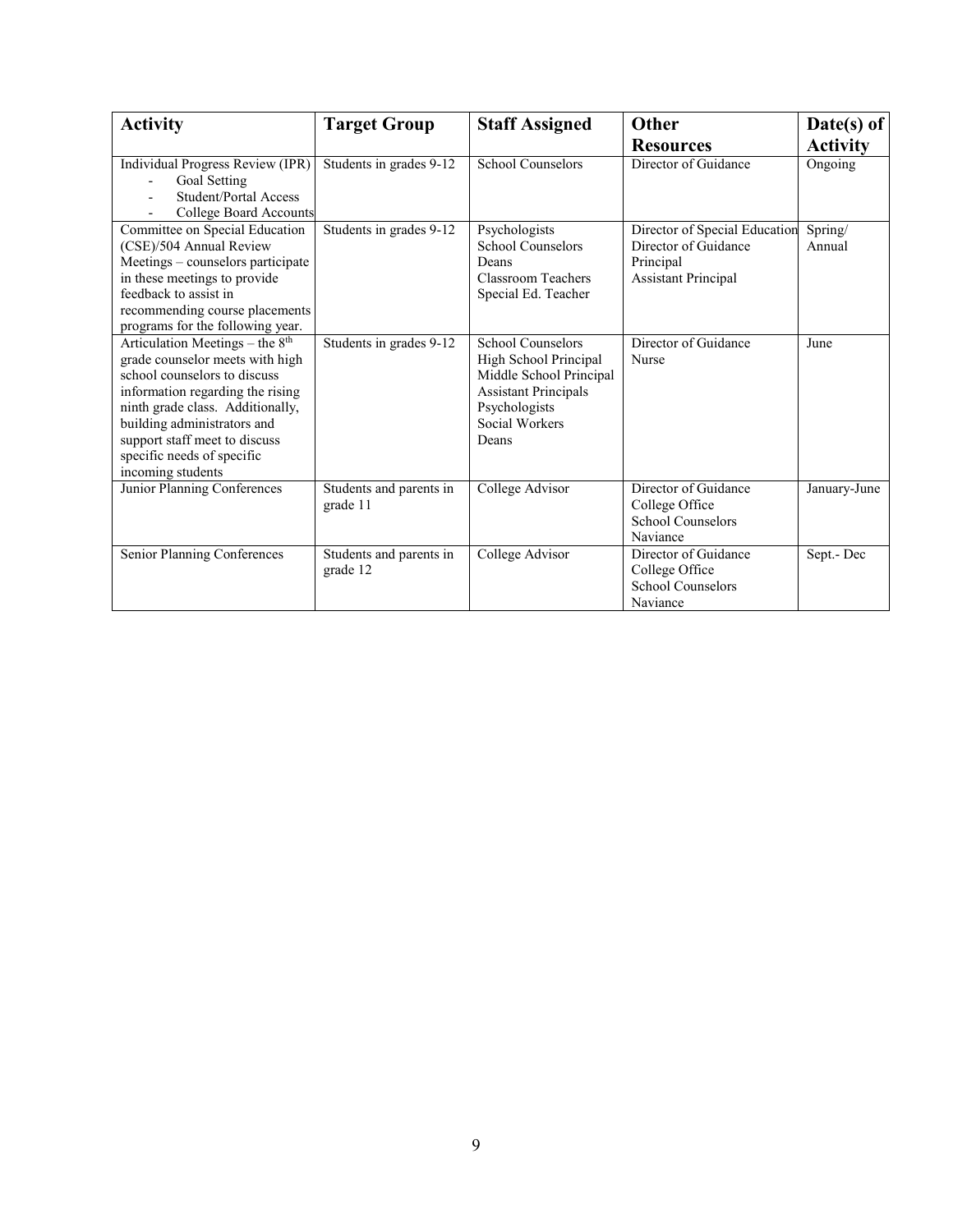**A. Program Objective:** To teach students about various careers and help them to develop career planning skills.

#### **B. Target Population:** Grades 9-12

#### **C. Expected/Measurable Outcome(s):**

- 1. Students will acquire the skills to investigate the world of work in relation to knowledge of self and to be able to explain career development.
- 2. Students will be able to identify and use career resources with success.
- 3. Students will be able to understand the relationship between personal qualities/values in relation to selecting a career.

#### **D. Annual Assessment:**

- 1. Counselor evaluation of student's understanding
- 2. Monitor student usage of Naviance
- 3. Feedback received from parents and teachers, as well as saved career searches through the Interest Profiler.

| <b>Activity</b>                                                                                                                                   | <b>Target Group</b>            | <b>Staff Assigned</b>                                                     | Other                                                                                                                                             | Date(s) of        |
|---------------------------------------------------------------------------------------------------------------------------------------------------|--------------------------------|---------------------------------------------------------------------------|---------------------------------------------------------------------------------------------------------------------------------------------------|-------------------|
|                                                                                                                                                   |                                |                                                                           | <b>Resources</b>                                                                                                                                  | <b>Activity</b>   |
| Pre-registration meetings                                                                                                                         | Students in grades 9-12        | <b>School Counselors</b>                                                  | Director of Guidance<br>Naviance<br>Career Portfolios<br>Transcripts<br>Standardized test results                                                 | October-March     |
| Career Days - Counselors<br>coordinate for guest speakers to<br>discuss the logistics and<br>academic preparation needed for<br>specific careers. | Students in grades 9-12        | <b>School Counselors</b>                                                  | Director of Guidance<br>Classroom Teachers<br><b>Specialty Teachers</b>                                                                           | Ongoing           |
| Individual/group counseling on<br>career exploration                                                                                              | $10th$ grade students          | <b>School Counselors</b>                                                  | Director of Guidance<br>Naviance Career Portfolio<br><b>Interest Profiler</b><br>Do What You Are<br>Computer Labs<br>Instruction sheets/hand-outs | Spring            |
| Resume-Building Groups                                                                                                                            | 9 <sup>th</sup> grade students | <b>School Counselors</b>                                                  | Naviance<br>Resume Outline<br>Hand-outs                                                                                                           | Spring            |
| <b>BOCES</b> Wilson Tech Field Trips<br>Orientation, Surf Tech                                                                                    | Students in grades 9-12        | <b>School Counselors</b>                                                  | <b>BOCES</b> Personnel<br><b>BOCES</b> Resources                                                                                                  | November /January |
| Internship Program                                                                                                                                | $12th$ grade students          | <b>Faculty Advisors</b>                                                   | Principal<br><b>School Counselors</b><br><b>Select Faculty Members</b><br>Internship Workshops                                                    | Ongoing           |
| <b>College Visitation Days</b>                                                                                                                    | Students in grades 11-12       | College Advisor<br>College Representatives                                | Director of Guidance<br>School Counselor<br>College Office                                                                                        | Fall/Winter       |
| Mini College Days                                                                                                                                 | Students in grades 11-12       | College Advisor<br><b>School Counselors</b><br><b>Consortium Liaisons</b> | <b>College Representatives</b>                                                                                                                    | October/March     |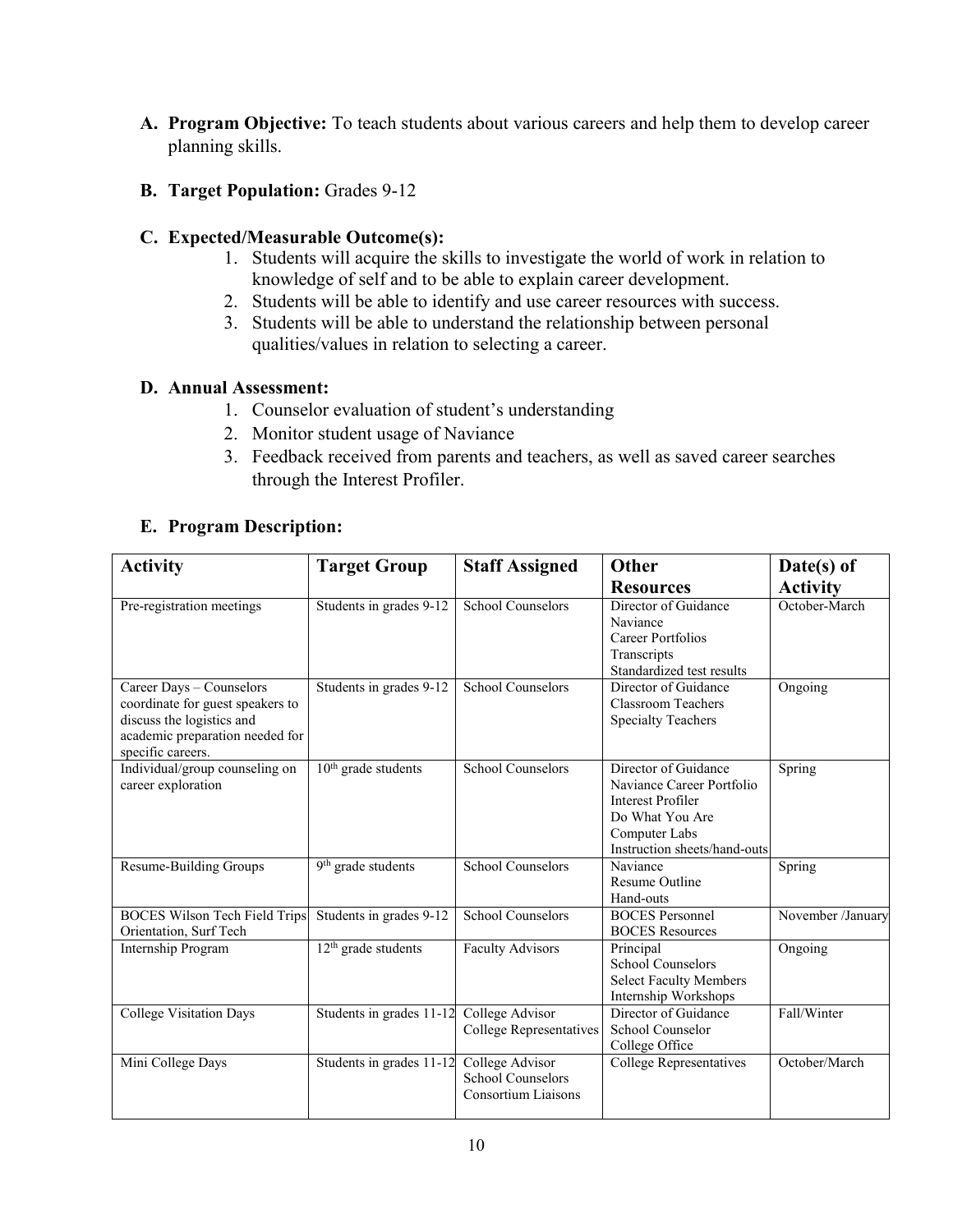| <b>Activity</b>                                                                                            | <b>Target Group</b>                      | <b>Staff Assigned</b>                                   | <b>Other</b><br><b>Resources</b>                                                      | Date(s) of<br><b>Activity</b> |
|------------------------------------------------------------------------------------------------------------|------------------------------------------|---------------------------------------------------------|---------------------------------------------------------------------------------------|-------------------------------|
| Junior/Senior Planning<br>Conferences – meetings with<br>the college advisor to discuss<br>future planning | Students in grades 11-12                 | College Advisor                                         | School Counselor<br>Director of Guidance<br>College Office                            | January - June                |
| Military Advisement - provide<br>interested students with<br>information about the armed<br>forces         | Interested students in<br>grades $11-12$ | School Counselor                                        | <b>Military Recruiters</b><br>Military publications                                   | Ongoing                       |
| Scholarship Bulletins - available<br>to students and parents                                               | $12th$ grade students                    | School Counselor                                        | Director of Guidance<br>Scholarship Committee<br>Guidance Offices<br>District Website | Quarterly                     |
| <b>Employment Day</b>                                                                                      | Students in grades 9-12                  | <b>School Counselors</b>                                | Local Colleges/Agencies<br>College Representatives                                    | Annual                        |
| College/Career Trips                                                                                       | Students in grades 11-12                 | Project Excel<br>$Tri-C-YA$<br><b>School Counselors</b> | Director of Guidance<br>Colleges/Universities<br>Central Office Secretary             | Ongoing                       |
| Friday Flyer                                                                                               | Students in grade 12                     | College Advisor<br>College Office                       | Director of Guidance<br>Guidance Offices<br>District Website                          | Weekly                        |
| <b>Guidance Newsletters</b>                                                                                | Students in grades 9-12                  | School Counselors                                       | Director of Guidance                                                                  | Quarterly                     |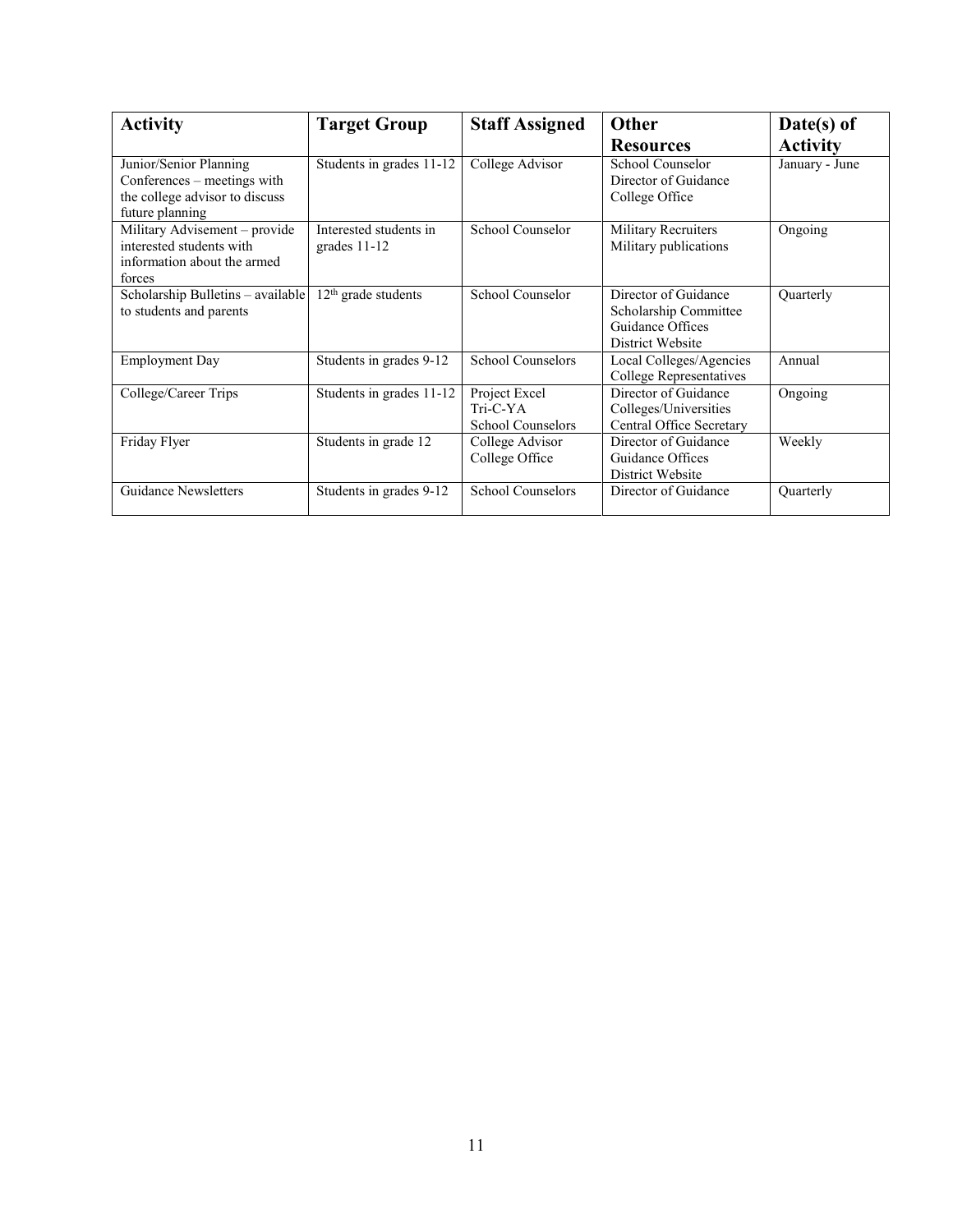**A. Program Objective:** To provide assistance to enable students to benefit from the curriculum

#### **B. Target Population:** Grades 9-12

#### **C. Expected/Measurable Outcome(s):**

- 1. Students will be aware of the requirements for obtaining various types of high school diplomas, credentials, and corresponding seals (including Local, Regents through Alternate Pathways, Regents with Honors, Advanced Regents, Advanced Regents with Honors, Mastery in Math and/or Science, Skills and Achievement (SACC), and Career Development and Occupational Services (CDOS)).
- 2. Students will acquire the attitudes, knowledge and skills contributing to effective learning in school and across the life span.
- 3. Students will complete high school with the academic preparation necessary for high school placement; that will prepare them for post-secondary options, including college.

#### **D. Annual Assessment:**

- 1. Counselor evaluation of student's understanding
- 2. Teacher/parent evaluation and feedback

| <b>Activity</b>                                                                                                                                                | <b>Target Group</b>                                    | <b>Staff Assigned</b>                                                                                                | Other                                                                                                    | Date(s) of             |
|----------------------------------------------------------------------------------------------------------------------------------------------------------------|--------------------------------------------------------|----------------------------------------------------------------------------------------------------------------------|----------------------------------------------------------------------------------------------------------|------------------------|
|                                                                                                                                                                |                                                        |                                                                                                                      | <b>Resources</b>                                                                                         | <b>Activity</b>        |
| Parent/Student Orientations                                                                                                                                    | Incoming 9 <sup>th</sup> grade<br>students and parents | Principal<br><b>Assistant Principal</b><br>Director of Guidance<br><b>School Counselors</b><br>Deans                 | Psychologist<br>Social Worker<br><b>Select Faculty Members</b><br>Student Schedule                       | August/January         |
| <b>Classroom Presentations</b><br>PSAT's<br>Scheduling<br>Course selections<br>College Planning<br>Naviance<br>Common Application<br><b>ENL Push-in Visits</b> | Students in grades 9-12                                | <b>School Counselors</b>                                                                                             | Director of Guidance<br><b>Assistant Principal</b><br>Curriculum Guide<br><b>Course Selection Sheets</b> | Fall/Winter            |
| Individual and group counseling<br>with students to address personal<br>social, and emotional needs                                                            | Students of concern in<br>grades 9-12                  | <b>School Counselors</b><br>Psychologist<br>Social Worker                                                            | <b>Assistant Principal</b><br><b>Teacher Referrals</b><br>Parent feedback<br><b>Team Meetings</b>        | Ongoing                |
| Pre-registration meetings                                                                                                                                      | Students in grades 9-11                                | School counselor                                                                                                     | Director of Guidance<br>Curriculum Guide<br><b>Student Planner</b><br>Volunteer Resource Guide           | Fall/Winter/<br>Spring |
| Arts in Education Programs -<br>special programs that are<br>provided for promoting the<br>social and emotional well-being<br>of students                      | Students in grades 9-12                                | Principal<br><b>Assistant Principal</b><br><b>Classroom Teachers</b>                                                 | Director of Fine Arts                                                                                    | Ongoing                |
| <b>Team Meetings</b>                                                                                                                                           | Students in grades 9-12                                | <b>Assistant Principal</b><br><b>School Counselors</b><br>Psychologist<br>Social Worker<br><b>Classroom Teachers</b> | Principal<br>Department Chairs                                                                           | Ongoing                |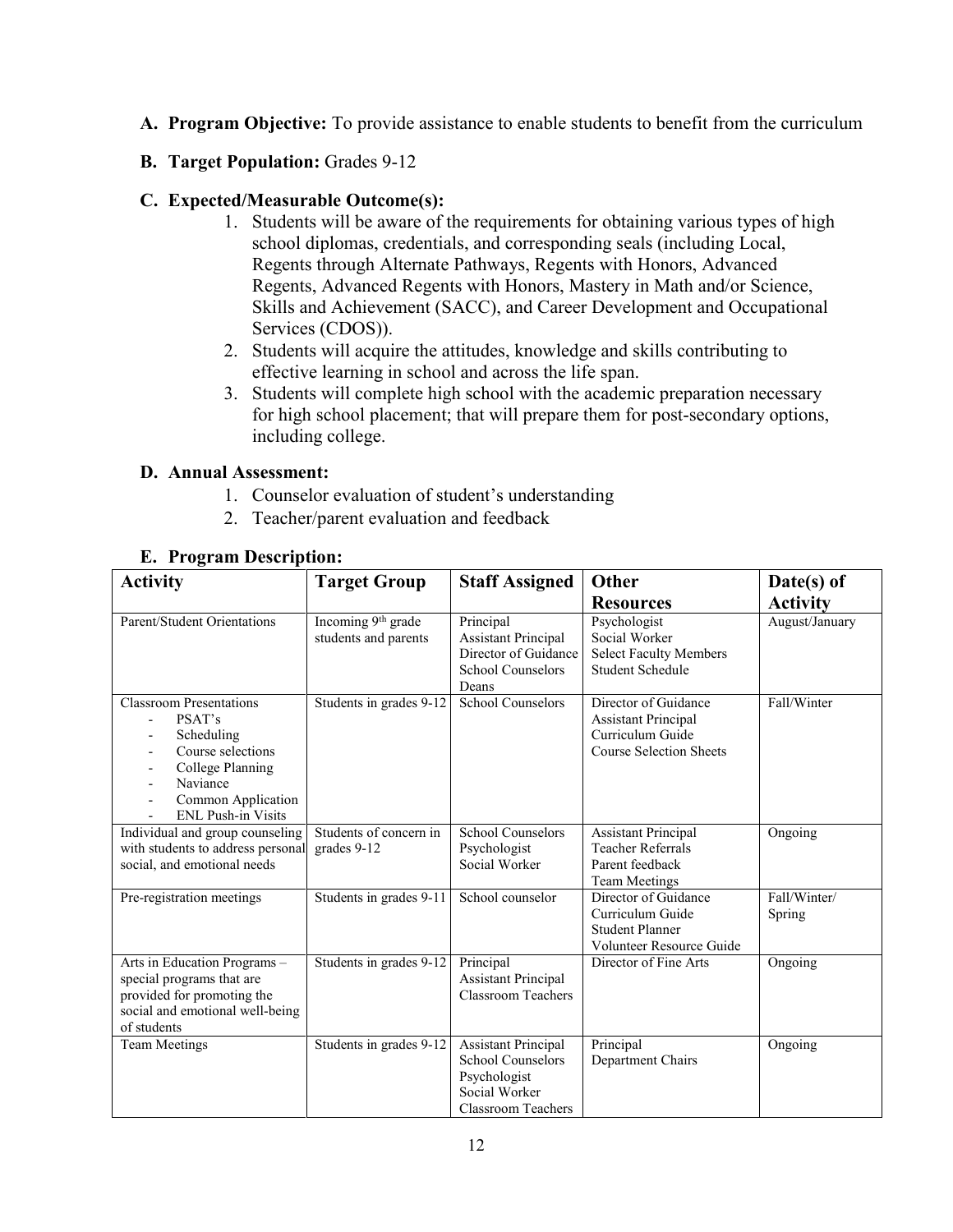| <b>Activity</b>                                                                                                                                                                                                                                                                                                        | <b>Target Group</b>      | <b>Staff Assigned</b>                            | Other                                                                                | $Date(s)$ of       |
|------------------------------------------------------------------------------------------------------------------------------------------------------------------------------------------------------------------------------------------------------------------------------------------------------------------------|--------------------------|--------------------------------------------------|--------------------------------------------------------------------------------------|--------------------|
|                                                                                                                                                                                                                                                                                                                        |                          |                                                  | <b>Resources</b>                                                                     | <b>Activity</b>    |
| Grade Level Guidance Evening<br>Events:<br>9 <sup>th</sup> Grade Parent Night<br>10 <sup>th</sup> Grade Student and I<br>Night<br>11 <sup>th</sup> Grade Student and<br>Parent Night<br>Senior Parent Night<br>Financial Aid Night<br><b>NCAA Night</b><br>Hot Topics in College<br>Admissions<br>College Majors Panel | Students in grades 9-12  | Director of Guidance<br><b>School Counselors</b> | College/University Rep.'                                                             | Fall/Winter/Spring |
| Freshmen Seminar                                                                                                                                                                                                                                                                                                       | Students in grade 9      | School Counselor<br>Teacher                      | Director of Guidance<br><b>Assistant Superintendent</b><br>Curriculum                | Summer             |
| Summer School                                                                                                                                                                                                                                                                                                          | Students in grades 9-12  | <b>School Counselors</b>                         | Director of Guidance<br>Principal                                                    | Summer             |
| Alumni Day                                                                                                                                                                                                                                                                                                             | Students in grades 11-12 | School Counselors                                | Director of Guidance                                                                 | Winter             |
| <b>College Application Week</b>                                                                                                                                                                                                                                                                                        | Students in grade 12     | <b>School Counselors</b>                         | Director of Guidance                                                                 | Fall               |
| Special needs test registration -<br>assist parents and students with<br>registering for The College<br>Board and ACT exams (for those<br>who require testing modifications)                                                                                                                                           | Students in grades 9-12  | <b>School Counselors</b>                         | Director of Guidance<br>Director of Special Ed.<br>Psychologist                      | Ongoing            |
| <b>Newsletters</b>                                                                                                                                                                                                                                                                                                     | Students in grades 9-12  | School Counselors                                | Director of Guidance                                                                 | Ongoing            |
| Naviance Email lasts                                                                                                                                                                                                                                                                                                   | Students in grades 9-12  | <b>School Counselors</b>                         | Director of Guidance                                                                 | Ongoing            |
| <b>Electives Fair</b>                                                                                                                                                                                                                                                                                                  | Students in grades 9-12  | <b>Teachers</b><br>Department Supervisors        | Principal<br><b>Assistant Principal</b><br>Director of Guidance<br>School Counselors | Fall               |
| On-site College Admission                                                                                                                                                                                                                                                                                              | Students in grade 12     | College Advisor<br>School Counselors             | College Representative<br>Director of Guidance                                       | October - January  |
| College Visits/Trips                                                                                                                                                                                                                                                                                                   | Students in grades 9-12  | College Advisor<br><b>School Counselors</b>      | College Representative<br>Director of Guidance<br>Principal                          | Ongoing            |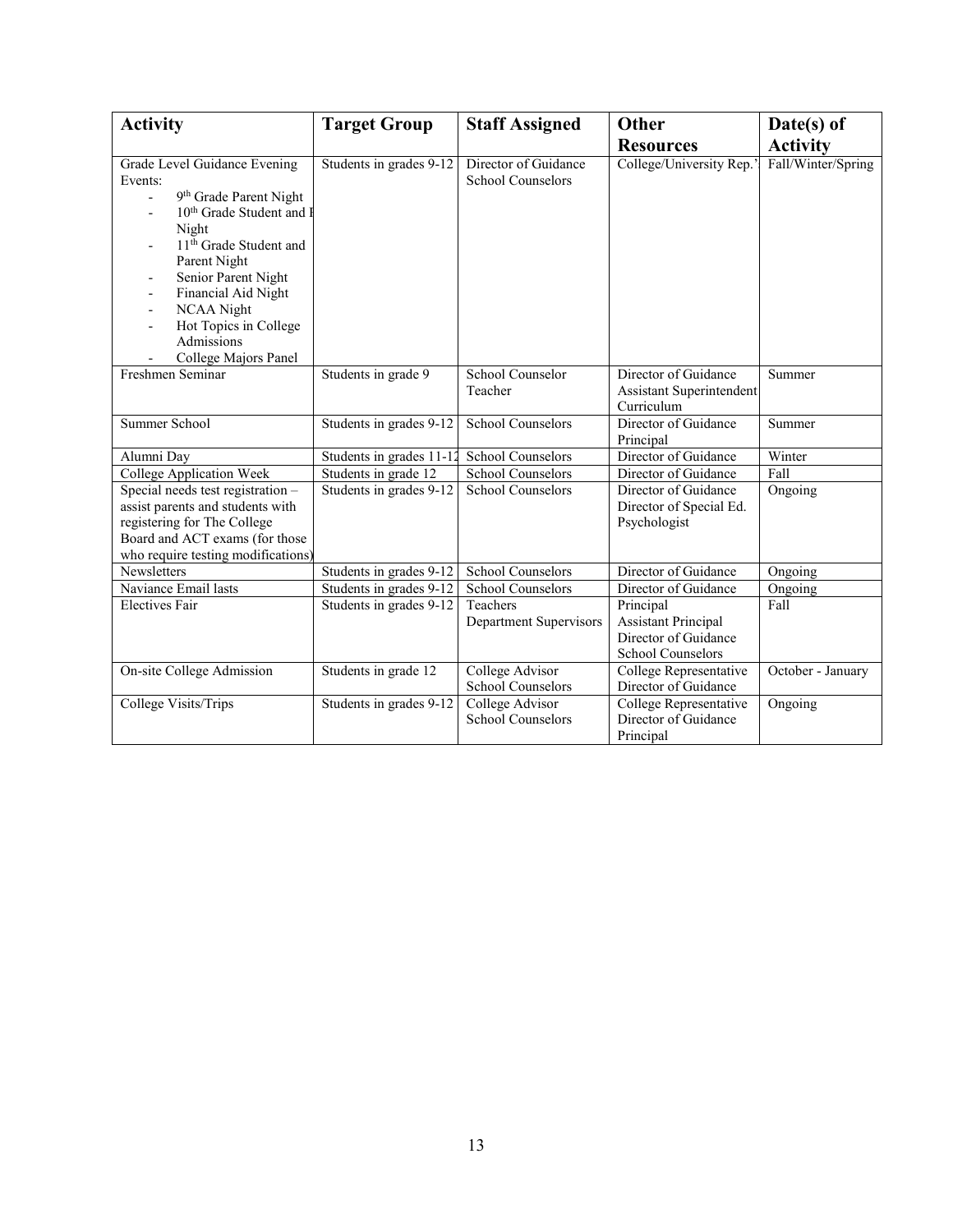- **A. Program Objective:** To assist students who exhibit attendance problems.
- **B. Target Population:** Grades 9-12

- 1. Student attendance will improve
- 2. Student incidents of tardiness will be reduced

#### **D. Annual Assessment:**

- 1. Daily/monthly attendance reports will be reviewed
- 2. Overview of the cumulative attendance report

| <b>Activity</b>                     | <b>Target Group</b>     | <b>Staff Assigned</b>         | <b>Other</b>               | $Date(s)$ of    |
|-------------------------------------|-------------------------|-------------------------------|----------------------------|-----------------|
|                                     |                         |                               | <b>Resources</b>           | <b>Activity</b> |
| Daily recording of attendance       | Students in grades 9-12 | Classroom Teacher             | Principal                  | Ongoing         |
|                                     |                         | <b>Select Faculty Members</b> | <b>Assistant Principal</b> |                 |
|                                     |                         | Psychologist                  | Attendance Office          |                 |
|                                     |                         | Social Worker                 | School Counselor           |                 |
| Daily follow-up phone calls home    | Students in grades 9-12 | Attendance Office             | <b>Assistant Principal</b> | Ongoing         |
|                                     |                         |                               | Deans                      |                 |
|                                     |                         |                               | School Counselors          |                 |
|                                     |                         |                               | Psychologists              |                 |
|                                     |                         |                               | Social Worker              |                 |
|                                     |                         |                               | <b>Blackboard Connect</b>  |                 |
| Referral to Instructional Support   | Students in grades 9-12 | <b>Assistant Principal</b>    | Psychologist               | Ongoing         |
| Team (IST)/Response to Intervention |                         | Deans                         | Social Worker              |                 |
| (RTI)                               |                         | School Counselors             | Family Service League      |                 |
|                                     |                         | Classroom Teacher             |                            |                 |
| Home Visits                         | Identified students in  | Psychologist                  | School Counselor           | Ongoing         |
|                                     | grades 9-12             | Social Worker                 |                            |                 |
| Individual/Group Counseling         | Students in grades 9-12 | School Counselors             | Deans                      | Ongoing         |
|                                     |                         | Psychologist                  | Family Service League      |                 |
|                                     |                         | Social Worker                 |                            |                 |
| Daily/Weekly Progress Monitoring    | Identified students in  | School Counselors             | Principal                  | Ongoing         |
|                                     | grades 9-12             | <b>Select Faculty Members</b> | Psychologist               |                 |
|                                     |                         |                               | Social Worker              |                 |
| Child Protective Services (CPS)     | Students with excessive | Psychologist                  | Principal                  | As needed       |
| Referral                            | absences                | Social Worker                 | <b>Assistant Principal</b> |                 |
|                                     |                         |                               | Guidance Counselor         |                 |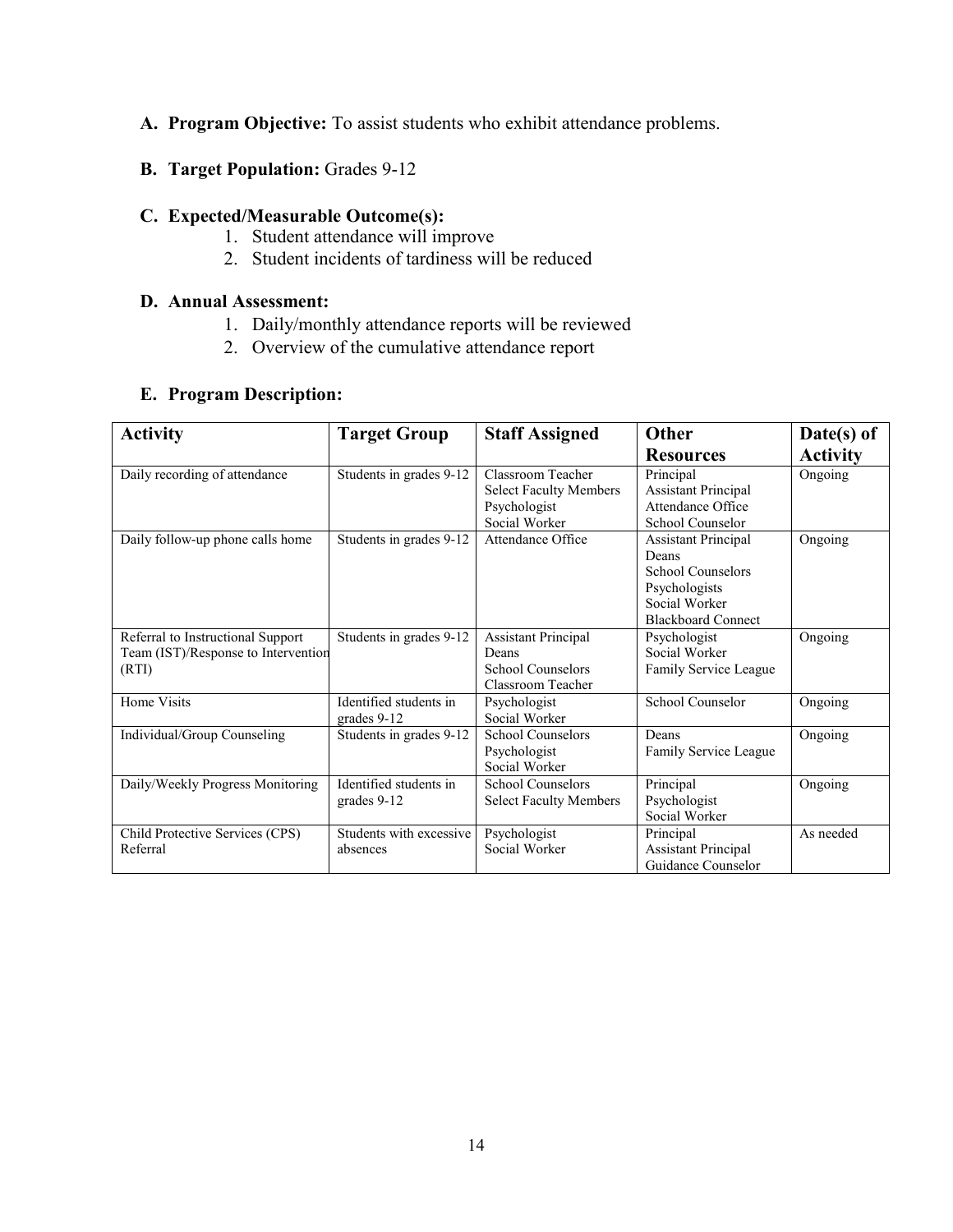- **A. Program Objective:** To assist students who exhibit academic problems.
- **B. Target Population:** Grades 9-12

- 1. Student failures will be reduced and students will be provided with the necessary support to promote to the following grade in a timely manner.
- 2. Students scheduled for remedial/support classes will show improvement in courses that correlate to those classes.

#### **D. Annual Assessment:**

- 1. Quarterly review of progress reports and report cards
- 2. Reduction in students requiring summer school and those needing to continue in remedial/support classes

| <b>Activity</b>                                                                                                                      | <b>Target Group</b>                   | <b>Staff Assigned</b>                                                                                         | Other                                                                                                                | Date(s) of                      |
|--------------------------------------------------------------------------------------------------------------------------------------|---------------------------------------|---------------------------------------------------------------------------------------------------------------|----------------------------------------------------------------------------------------------------------------------|---------------------------------|
|                                                                                                                                      |                                       |                                                                                                               | <b>Resources</b>                                                                                                     | <b>Activity</b>                 |
| Quarterly review of report cards                                                                                                     | Students in grades 9-12               | <b>School Counselors</b>                                                                                      | Principal<br><b>Assistant Principal</b><br>Director of Guidance<br>Department Chairs<br>Team Teachers                | November/February<br>April/June |
| Quarterly review of progress<br>reports                                                                                              | Students in grades 9-12               | <b>School Counselors</b>                                                                                      | Principal<br><b>Assistant Principal</b><br>Director of Guidance<br>Department Chairs<br>Classroom Teachers           | October/December<br>March/May   |
| Extra Help/Tutorials                                                                                                                 | Identified students in<br>grades 9-12 | <b>Classroom Teachers</b>                                                                                     | Principal<br><b>Assistant Principal</b><br>Honor Society Peer Tutors<br><b>School Counselors</b>                     | Ongoing                         |
| Parent/Teacher/Counselor<br>Conferences                                                                                              | Students in grades 9-12               | <b>School Counselors</b><br><b>Classroom Teachers</b>                                                         | <b>Assistant Principal</b><br>Psychologist<br>Social Worker                                                          | As needed                       |
| Student Review Team (SRT)/<br>Response to Intervention (RTI)                                                                         | Identified students in<br>grades 9-12 | Principal<br><b>Assistant Principal</b><br><b>School Counselors</b><br>Psychologist<br>Social Worker<br>Deans | Nurse<br>Family Service League                                                                                       | Ongoing                         |
| Academic Level Changes                                                                                                               | Students in grades 9-12               | <b>School Counselors</b>                                                                                      | Director of Guidance<br><b>District Supervisors</b><br>Principal<br><b>Assistant Principal</b><br>Classroom Teachers | As needed                       |
| Failure lists and notifications                                                                                                      | Identified students in<br>grades 9-12 | <b>School Counselors</b><br><b>Classroom Teachers</b>                                                         | Principal<br><b>Assistant Principal</b><br>Department Chairs                                                         | Ongoing                         |
| Summer School Information                                                                                                            | Identified students in<br>grades 9-12 | School Counselors                                                                                             | Director of Guidance<br><b>Summer School Packets</b>                                                                 | June                            |
| Academic Intervention Support<br>Services (Foundations, Reading,<br>Read 180, Global Support, Math<br>Support, Regents Review, etc.) | Identified students in<br>grades 9-12 | <b>School Counselors</b><br>Department Chairs                                                                 | Principal<br><b>Assistant Principal</b><br><b>Regents Review Classes</b>                                             | Ongoing                         |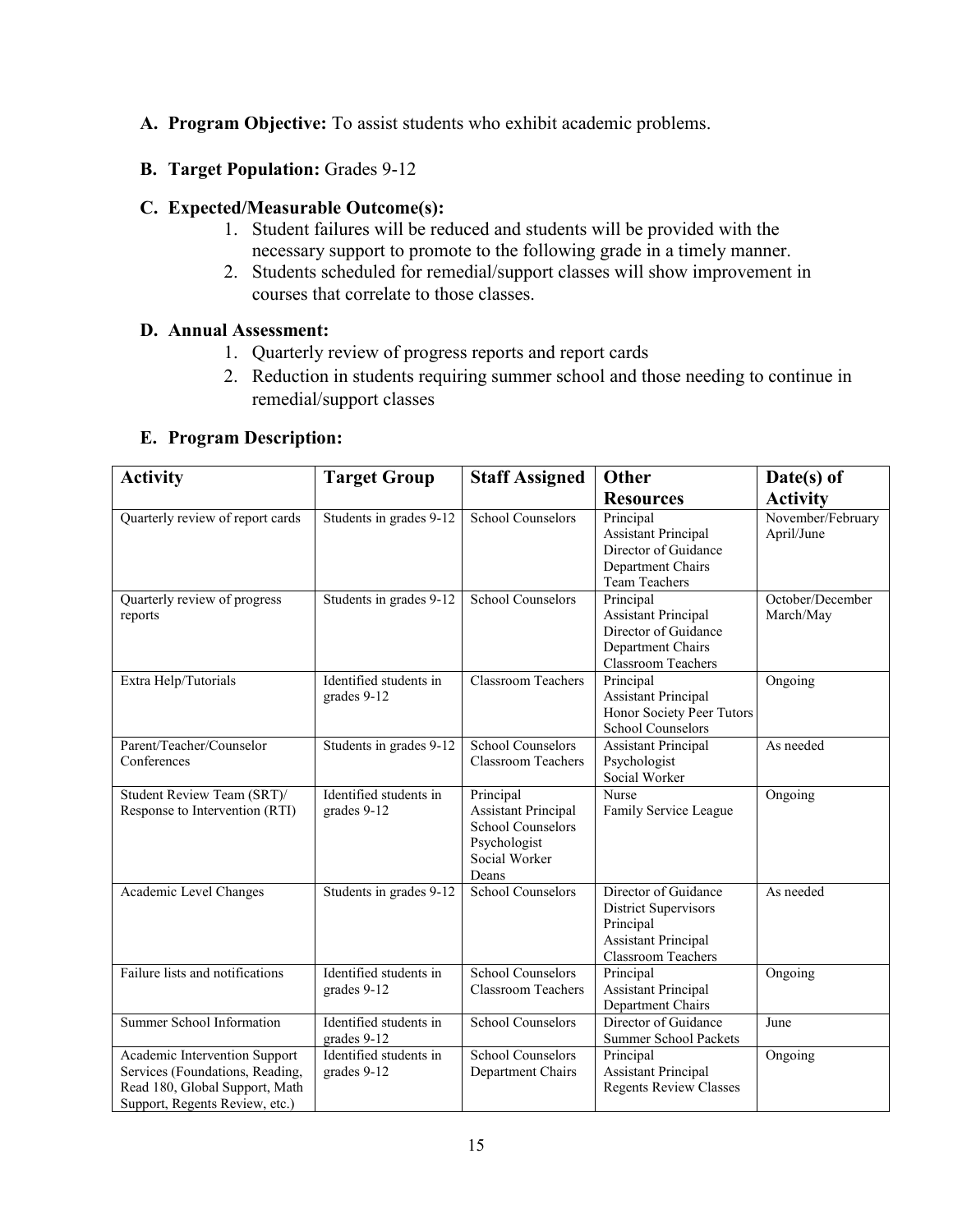- **A. Program Objective:** To assist students who exhibit behavioral or adjustment problems.
- **B. Target Population:** Grades 9-12

- 1. Students with behavioral or adjustment issues will be able to identify better ways to resolve difficulties
- 2. Students with adjustment problems will be able to elect to participate in individual or group counseling to attempt to resolve their difficulties.
- 3. Students will make appropriate decisions regarding what is acceptable behavior.

#### **D. Annual Assessment:**

- 1. Review the number of disciplinary referrals.
- 2. Teacher/counselor observations of student behavior.

| <b>Activity</b>                   | <b>Target Group</b>    | <b>Staff Assigned</b>      | Other                      | Date(s) of      |
|-----------------------------------|------------------------|----------------------------|----------------------------|-----------------|
|                                   |                        |                            | <b>Resources</b>           | <b>Activity</b> |
| Counselor/student meetings        | Referred students in   | Deans                      | Principal                  | As needed       |
|                                   | grades 9-12            | School Counselors          | <b>Assistant Principal</b> |                 |
|                                   |                        | Psychologists              | Referring Teacher          |                 |
|                                   |                        | Social Worker              |                            |                 |
| Teacher/counselor meetings        | Identified students in | School Counselors          | <b>Assistant Principal</b> | As needed       |
|                                   | Grades 9-12            | Psychologists              | Deans                      |                 |
|                                   |                        | Social Worker              |                            |                 |
|                                   |                        | Classroom Teacher          |                            |                 |
| Counselor/parent/teacher meetings | Identified students in | School Counselors          | Principal                  | As needed       |
|                                   | Grades 9-12            | Psychologists              | <b>Assistant Principal</b> |                 |
|                                   |                        | Social Worker              | Deans                      |                 |
|                                   |                        | Classroom Teacher          |                            |                 |
| Referral to the Student Review    | Identified students in | Principal                  | Family Service League      | As needed       |
| Team (SRT)/ Response to           | Grades 9-12            | <b>Assistant Principal</b> |                            |                 |
| Intervention (RTI)                |                        | Deans                      |                            |                 |
|                                   |                        | School Counselors          |                            |                 |
|                                   |                        | Psychologists              |                            |                 |
|                                   |                        | Social Worker              |                            |                 |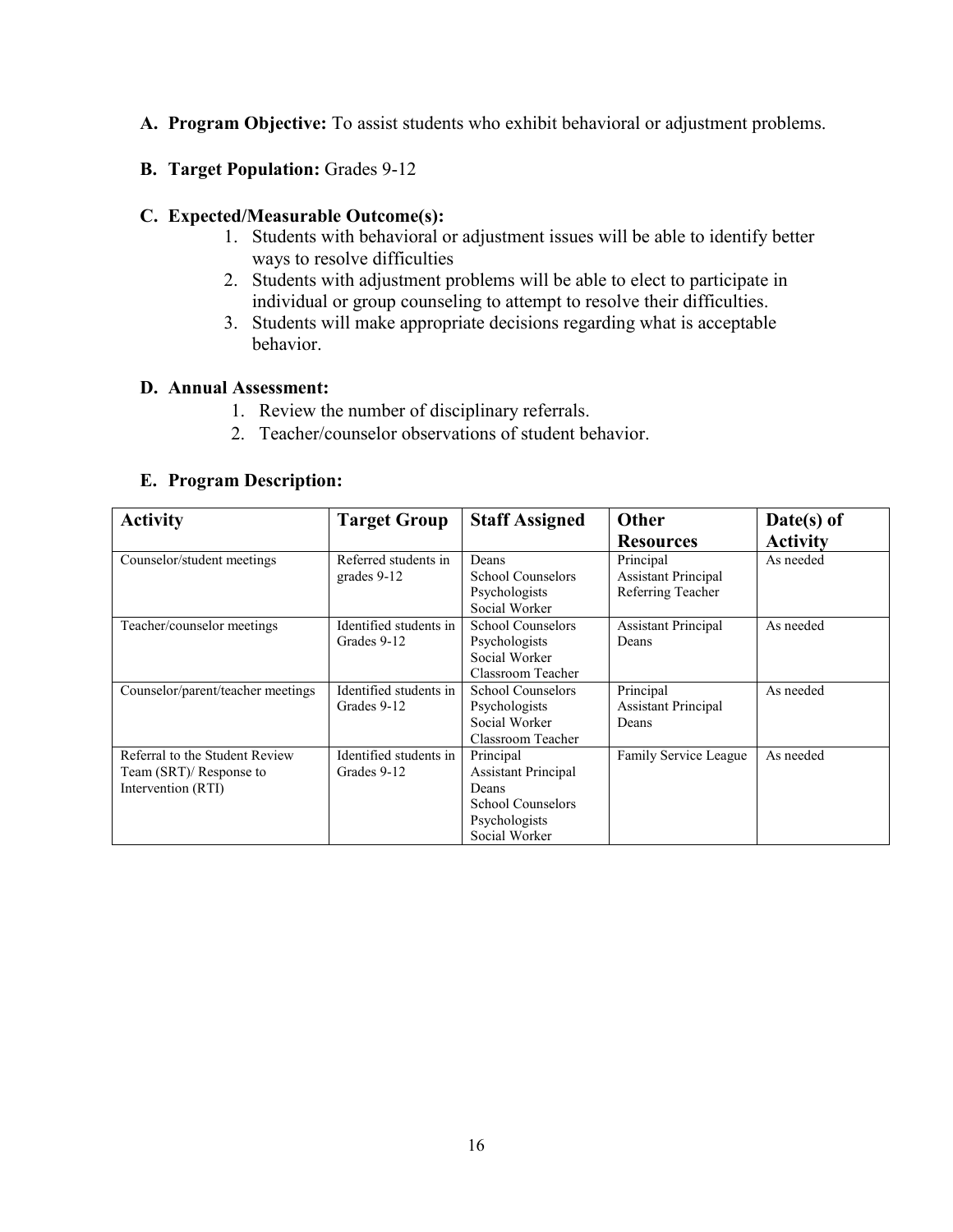#### **A. Program Objective:** To assist students with social emotional development

#### **B. Target Population:** Grades 9-12

#### **C. Expected/Measurable Outcome(s):**

- 1. Students will be able to understand the value of making good choices.
- 2. Students will elect to participate in after school clubs and activities, as well as take on leadership roles that will enhance their connections to others.
- 3. Students will be able to engage in self-reflection, as well as develop academic and social awareness in diverse settings.

#### **D. Annual Assessment:**

- 1. Assess student involvement and interaction in groups.
- 2. Observed behaviors during individual meetings and conferences.

| <b>Activity</b>                                       | <b>Target Group</b>      | <b>Staff Assigned</b>                                | <b>Other Resources</b>                                                    | $Date(s)$ of<br><b>Activity</b> |
|-------------------------------------------------------|--------------------------|------------------------------------------------------|---------------------------------------------------------------------------|---------------------------------|
| Alumni Day                                            | Students in grades 11-12 | <b>School Counselors</b>                             | Director of Guidance                                                      | Winter                          |
| National School<br>Counselors Week                    | Students in grades 9-12  | <b>School Counselors</b>                             | Director of Guidance                                                      | Winter                          |
| <b>ENL Support Groups</b>                             | Students in grades 9-12  | <b>School Counselors</b><br>Social Worker            | Director of Guidance<br>Director of World Languages                       | Ongoing                         |
| <b>Educational Related</b><br>Support Services (ERSS) | Students in grades 9-12  | <b>School Counselors</b>                             | Mental Health Team                                                        | Ongoing                         |
| Individual/Group<br>Counseling                        | Students in grades 9-12  | <b>School Counselors</b>                             | Director of Guidance<br>Project Excel<br>Huntington Sanctuary             | Ongoing                         |
| <b>Student Review/Team</b><br>Meetings                | Students in grades 9-12  | School Counselors<br>Psychologists<br>Social Workers | Principal<br><b>Assistant Principals</b><br>Deans                         | Ongoing                         |
| <b>Guidance Newsletters</b>                           | Students in grades 9-12  | School Counselors                                    | Director of Guidance                                                      | Ouarterly                       |
| Orientation                                           | Students in grade 9      | <b>School Counselors</b>                             | Principal<br><b>Assistant Principal</b>                                   | Summer                          |
| Grade Level Evening<br>Guidance Programs              | Students in grades 9-12  | <b>School Counselors</b>                             | Director of Guidance                                                      | Fall/Winter                     |
| Ninth Grade Groups                                    | Students in grade 9      | School Counselors                                    | Director of Guidance                                                      | Fall                            |
| Individual Counseling<br>Meetings                     | Students in grades 9-12  | School Counselors                                    | Director of Guidance                                                      | Ongoing                         |
| Re-integration/New<br><b>Entrant Meetings</b>         | Students in grades 9-12  | <b>School Counselors</b>                             | Director of Guidance<br>Principal<br>School Psychologist<br>Social Worker | Ongoing                         |
| Weekly Check-in's                                     | Students in grades 9-12  | <b>School Counselors</b>                             | School Psychologist<br>Social Worker<br>Teachers                          | Ongoing                         |
| College Visits/Trips                                  | Students in grades 9-12  | College Advisor<br><b>School Counselors</b>          | College Representative<br>Director of Guidance<br>Principal               | Ongoing                         |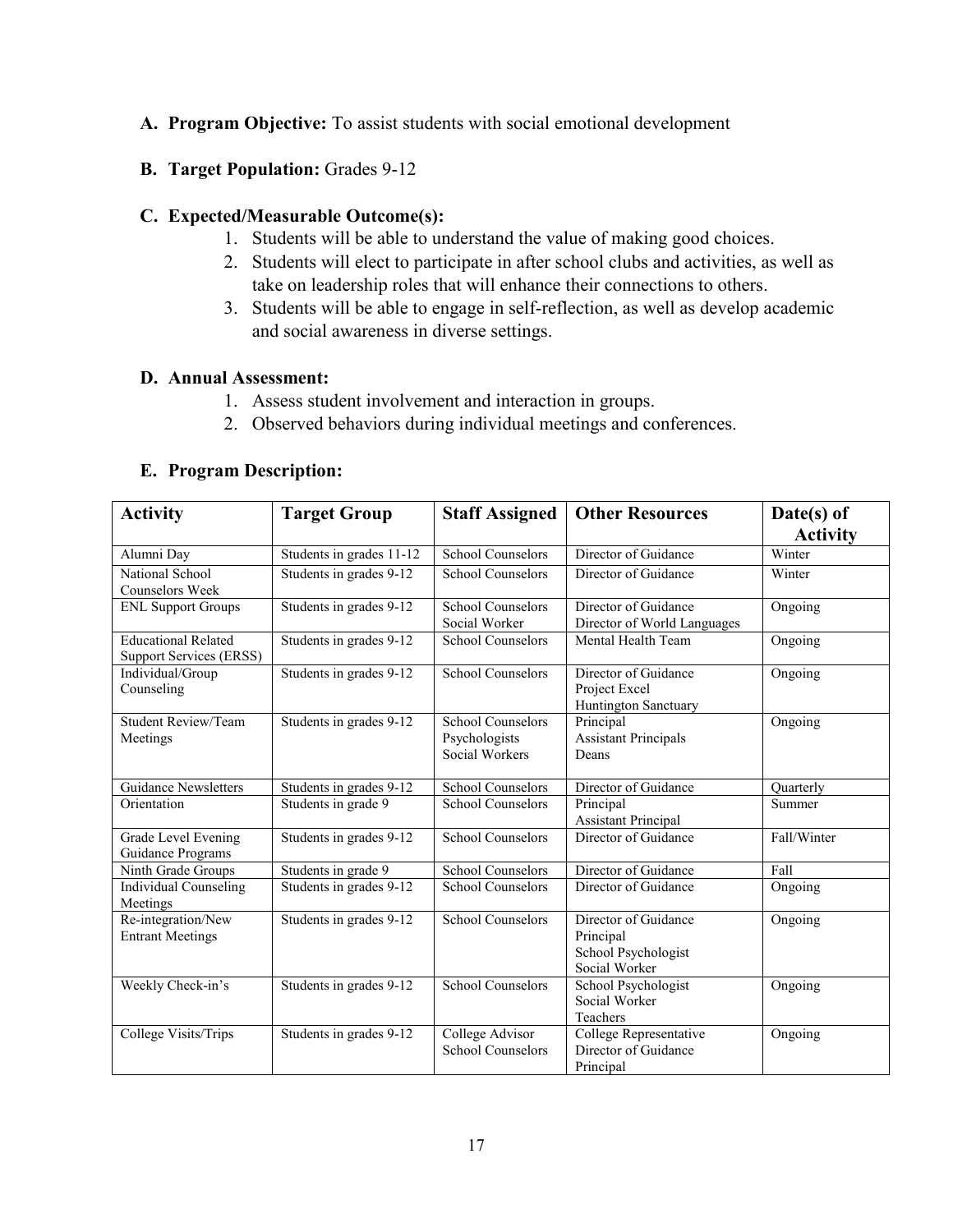- **A. Program Objective:** To encourage parental involvement in the educational process.
- **B. Target Population:** Grades 9-12

- 1. Parents will understand the range of educational programs and services that are available to their children.
- 2. Parents will assist by partaking in their child's educational program by being present at meetings with their counselor.
- 3. Parents will participate in the early stages of post-secondary planning and help craft their children's future.

#### **D. Annual Assessment:**

- 1. Parent feedback during formal and informal meetings
- 2. Attendance at various school events
- 3. Observations by the guidance counselors, administration, and staff

| <b>Activity</b>                                                                                                                                                                                                                                                                                                       | <b>Target Group</b>                                  | <b>Staff Assigned</b>                                                                                | Other                                                                                          | Date(s) of      |
|-----------------------------------------------------------------------------------------------------------------------------------------------------------------------------------------------------------------------------------------------------------------------------------------------------------------------|------------------------------------------------------|------------------------------------------------------------------------------------------------------|------------------------------------------------------------------------------------------------|-----------------|
|                                                                                                                                                                                                                                                                                                                       |                                                      |                                                                                                      | <b>Resources</b>                                                                               | <b>Activity</b> |
| Pre-registration meetings                                                                                                                                                                                                                                                                                             | Students in grades 9-12                              | School Counselors                                                                                    | Director of Guidance<br>Classroom Teachers                                                     | Fall/Winter     |
| Parent/Counselor follow-up meetings                                                                                                                                                                                                                                                                                   | Students in grades 9-12                              | School Counselors                                                                                    | Director of Guidance<br><b>Classroom Teachers</b>                                              | Ongoing         |
| Orientation/Open Houses/Building<br>Tours                                                                                                                                                                                                                                                                             | Rising 9 <sup>th</sup> grade students<br>and parents | Principal<br><b>Assistant Principal</b><br><b>School Counselors</b><br><b>Select Faculty Members</b> | Director of Guidance<br>Classroom Teachers<br>Psychologist<br>Social Worker                    | August/January  |
| Progress reports and report cards<br>published on the parent portal                                                                                                                                                                                                                                                   | Students in grades 9-12                              | Director of Guidance<br><b>Classroom Teachers</b>                                                    | Principal<br><b>Assistant Principal</b><br>E-school                                            | Quarterly       |
| Guidance Advisory Meeting                                                                                                                                                                                                                                                                                             | Students and parents in<br>grades 9-12               | <b>School Counselors</b><br>Director of Guidance                                                     | Principal<br>Department Supervisors<br><b>Classroom Teachers</b><br><b>Students</b><br>Parents | Fall/Spring     |
| Meet the Teacher Night                                                                                                                                                                                                                                                                                                | Students in grades 9-12                              | <b>Classroom Teachers</b><br>School Counselors                                                       | Principal<br><b>Assistant Principal</b>                                                        | Fall            |
| Parent Engagement/Academy<br>Workshops highlighting various<br>areas of the curriculum                                                                                                                                                                                                                                | Parents of students in<br>grades 9-12                | Principal<br><b>Assistant Principal</b><br><b>Select Faculty Members</b>                             | <b>School Counselors</b>                                                                       | 2 times a year  |
| <b>Team Meetings</b>                                                                                                                                                                                                                                                                                                  | Students in grades 9-12                              | <b>Classroom Teachers</b><br>School Counselors                                                       | Principal<br><b>Assistant Principal</b>                                                        | Ongoing         |
| Grade Level Guidance Day and<br>Evening Events/Joint Programs:<br>9th Grade Parent Night<br>10 <sup>th</sup> Grade Student/Parent<br>Night<br>11 <sup>th</sup> Grade Student/Parent<br>Night<br>Senior Parent Night<br>Financial Aid Night<br><b>NCAA</b> Night<br>Hot Topics in College Adm.<br>College Majors Panel | Students in grades 9-12                              | Director of Guidance<br><b>School Counselors</b>                                                     |                                                                                                | Fall/Winter     |